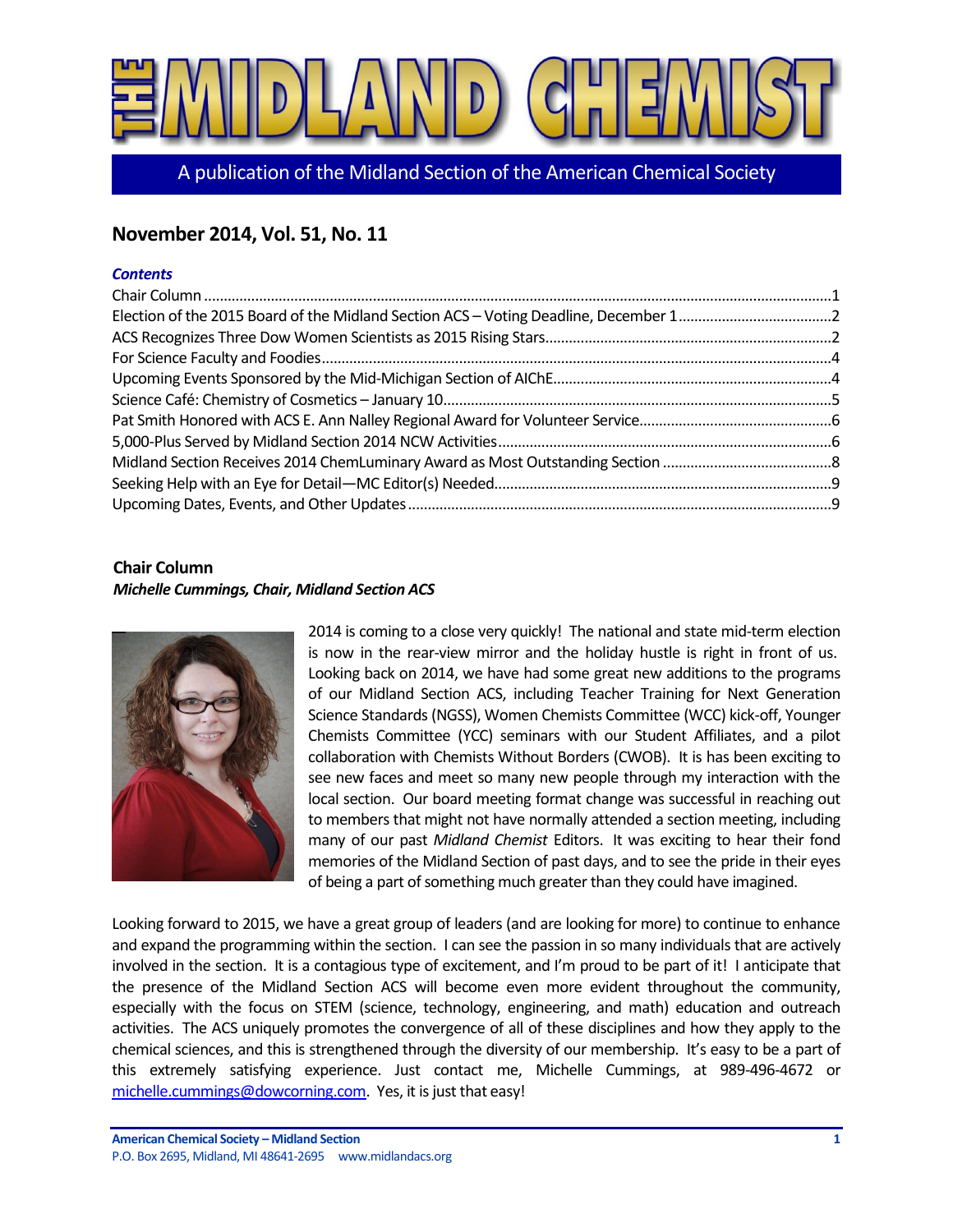### <span id="page-1-0"></span>**Election of the 2015 Board of the Midland Section ACS – Voting Deadline, December 1** *Chelsea Quinn, Chair, Nominations and Elections*

Electronic voting to elect the 2015 Board of the local Midland Section of the ACS is now open. You may access the electronic ballot through the following link:

#### <https://www.surveymonkey.com/s/2015ACSBallot>

Please note that each Midland Section ACS member may only vote once. By entering a member number and submitting the ballot, you are certifying under penalty of fraud that the input member number is your member number, and that you are voting freely and on your own behalf. In order to vote, you must be a member or associate member in good standing with the ACS. Affiliates are ineligible to vote according to National ACS bylaws. Vote for the candidates of your choice, selecting one for each office except Director, and three for Director. Note that of the Director candidates, those with the top three highest vote tallies will be elected to three-year terms. Click "Submit" on the last page of the candidate profiles to cast your vote.

Your ACS member number is for verification of voter eligibility only, and will be separated from your responses prior to the counting of votes in order to ensure voter anonymity. Your ACS member number is located on your membership card and on the mailing label of your copy of *Chemical & Engineering News*. Your membership number will be either the first seven or eight numbers on your mailing label, invoice, or receipt. If you have trouble finding your member number or encounter any other difficulty in voting, please contact Chelsea Quinn (2014 Chair of Nominations and Elections Committee) at [chelsea.quinn@dowcorning.com,](mailto:chelsea.quinn@dowcorning.com) or Michelle Cummings (2014 Chair of Midland Section ACS) a[t michelle.cummings@dowcorning.com.](mailto:michelle.cummings@dowcorning.com)

Please note: **Voting closes on December 1**. You must submit your responses by 11:59 pm on Monday, December 1 for your vote to be counted.

## <span id="page-1-1"></span>**ACS Recognizes Three Dow Women Scientists as 2015 Rising Stars** *Mary Jo Piper, Dow Public Relations*

Dow's **Dr. Jaime Curtis-Fisk, Dr. Melinda Keefe** and **Dr. Beth Lorsbach** (left to right in photo) are among the 10 women honored with the Women Chemists Committee (WCC) of the American Chemical Society's (ACS) 2015 Rising Star Award.

The annual WCC Rising Star Award was created in 2011 to recognize up to 10 outstanding women scientists who are approaching mid-level careers and have demonstrated outstanding promise for contributions to their respective fields.

"We are thrilled that three of our scientists have been recognized for their outstanding work," said A.N. Sreeram, Dow corporate vice president of Research & Development. "Jaime, Mindy and Beth each have a completely different story, but are equally deserving of this recognition. Having



three scientists from Dow is a special honor, and we are pleased to see them acknowledged as role models for other women in science."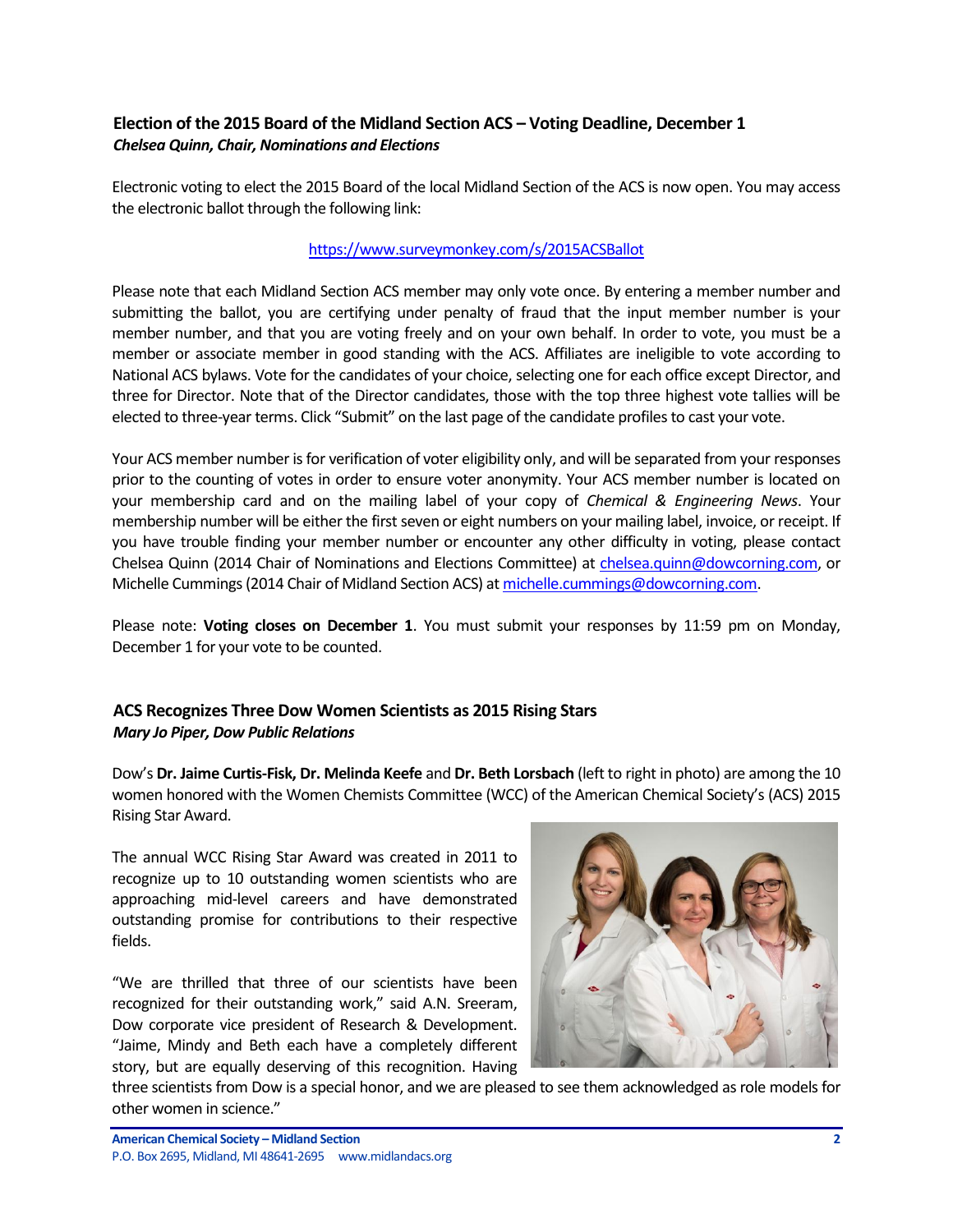**Dr. Jaime Curtis-Fisk** has been with Dow since 2010 and is an associate scientist in the Formulation Science group within Dow Core R&D in Midland, Michigan. Jaime is currently working in the field of formulation development for the delivery of active ingredients in application areas including pharmaceuticals, microbial control, and packaging. She has authored 23 internal technology reports, 16 internal invention concept documents, nine active patent applications, seven external publications, and 11 national conference presentations. Jaime is active in championing Dow's R&D STEM efforts nationally. She founded and serves as chair for a local WCC Section in Midland. Jaime holds a bachelor's degree in chemistry from Grand Valley State University and a Ph.D. in chemistry from Michigan State University.

**Dr. Melinda Keefe** joined Dow in 2001 and currently serves as a principal research scientist and R&D customer focal point for Dow Coating Materials in Collegeville, Pennsylvania. She is an expert in polymer synthesis, paint formulation design and testing, with an active research interest in art conservation science. Melinda is a strong contributor to the technical community, authoring six patent and patent applications, and 24 external publications. She has also given numerous external presentations on coatings, high throughput research, and art conservation science. Melinda was part of the team from Dow that was recognized with the 2013 Presidential Green Chemistry Award and 2013 R&D 100 Award for EVOQUE™ Pre-composite Polymers. In 2014, Melinda was recognized by *Fortune* Magazine with a "Heroes of the 500 Award" for her successful [work](http://coatings.dow.com/en/news-and-events/press-releases/2014/20140513a)  [on behalf of London's Tate Modern gallery supporting the restoration of a Mark Rothko painting](http://coatings.dow.com/en/news-and-events/press-releases/2014/20140513a) that had been vandalized with black graffiti ink. Melinda earned her undergraduate degree in chemistry from Pennsylvania State University and her master's degree and Ph.D. in inorganic chemistry from Northwestern University.

**Dr. Beth Lorsbach** is the process chemistry leader for Actives to Products R&D with Dow AgroSciences. She has been with the company since 1999. Beth is an expert in synthetic organic chemistry as well as agricultural molecule synthesis and scale-up. Throughout her career, she has contributed to the product pipeline by advancing new compounds. Beth co-led a fungicide project and guided the synthetic and patent strategy of the team to identify a compound and championed it into development. Beth has a track record of driving and accelerating innovation to add value to the Dow AgroSciences' R&D pipeline. Recently, she has been instrumental in the development of synthetic chemical routes for the manufacture of numerous agrochemical products and intermediates. Beth has authored 24 patent applications, 12 external publications, and 15 national conference presentations. In 2009, Beth was recognized as a finalist for Indy's Best and Brightest Award. She holds a bachelor's degree in chemistry from Boston University and a Ph.D. in organic chemistry from the University of California, Davis.

"On behalf of the Women Chemists Committee, we want to congratulate the new group of Rising Star Award winners," said Amber Charlebois, WCC ACS Chair. "It's exceptional for three of the award winners to be from the same organization, so we want to extend special congratulations to Dow on the success of the three women recognized this year."

The Rising Star Award winners will be formally recognized at the [2015 ACS Spring National Meeting](http://www.acs.org/content/acs/en/meetings/spring-2015.html) in Denver, Colorado.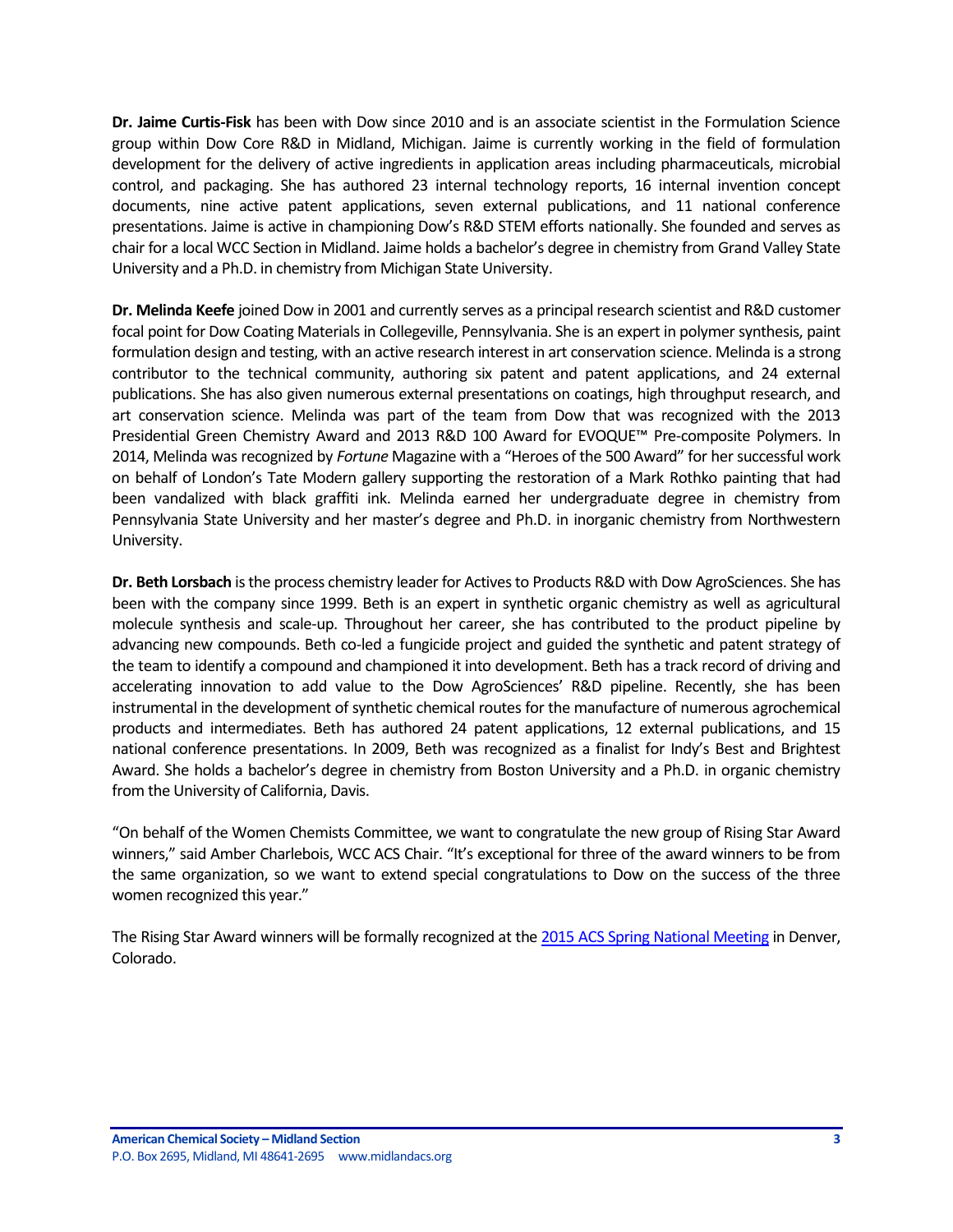#### <span id="page-3-0"></span>**For Science Faculty and Foodies** *Gina Malczewski, Outreach Committee Leader and Secretary*

November 1 was our K-12 teacher workshop (CLASS: Conducting, Linking and Supporting Sciences) at Bay City Western High School. It was designed to familiarize teachers with activities that comply with the Next Generation Science Standards (NGSS). These activities will help teachers educate in the spirit of the NGSS standards, which, although not yet officially adopted in Michigan, are indicative of a trend toward increased application and critical thinking in the science classroom.

We benefited from a \$3,000 Innovative Project Grant (IPG) from the ACS and wonderful collaborations with the Michigan Science Teachers Association (MSTA), Bay City Public Schools (BCPS), Saginaw Valley State University (SVSU) Math and Science Center, and Dow Chemical Company. Dow graciously provided free lunches for all of the 77 attendees and staff. We also were privileged to host Dr. Melanie Cooper of Michigan State University, trained in chemistry as well as education, who spoke about the importance of the NGSS standards. Additional presenters included Fisher Scientific, Hartley Nature Center, Consumers Power, and staff from BCPS. Attendees received Michigan State Continuing Education Class Hour (SCECH) credits for all activities at no cost and were also able to take advantage of many giveaways.

The Midland Section ACS offered four hands-on sessions, including our "Bringing Science to Life in the Classroom", a long-standing program popular for chemistry lessons on states of matter, acids and bases, nutrition chemistry and more. Two new sessions were developed for the workshop. The six units of "Sci-Tech Next Generation: Part 1" address curriculum topics like Weather and Climate, and Energy and Water. "Part 2" has five units, with activities that investigate topics including chemical reactions, polymers, and forces. Each unit features many experiments described in full detail. These activities will also be utilized for in-class presentations by our volunteers, and for future outreach event presentations.

This recent event was a year in the making, and we would like to thank our dauntless volunteers: Cassie Hale, Gina Malczewski, Joan McMahon, Sue Perz, Michelle Rivard, Jeff Seifferly, and Lisa Thackery.

Shifting the topic to food, did you realize that cake and marshmallows are examples of culinary foams? "There's No Food ... Like Foam" was presented at the Saginaw Career Complex on October 20 by Chef Aaron Gaertner and Gina Malczewski – the first in a new series of science cafes about the molecular gastronomy of this increasingly popular food form. Coconut-curry popcorn and chocolate mousse are just two of the delights that were discussed, demonstrated, and distributed during this program. Be on the lookout, we will have additional presentations (with free samples!) planned for the new year, with the first such event likely to be in Midland.

One further note about upcoming science outreach activities. We will be offering a science cafe on Cosmetic Chemistry on January 10 at the Midland Center for the Arts. This is a free event, but pre-registration is required ahead of time a[t Science Cafe: Cosmetics.](https://tickets.mcfta.org/checkout/step-1.aspx?id=19447)

#### <span id="page-3-1"></span>**Upcoming Events Sponsored by the Mid-Michigan Section of AIChE** *Bruce Holden, Secretary, Mid-Michigan AIChE*

All Midland Section ACS members are cordially invited to attend any of several invited speaker events hosted by the Mid-Michigan Section of the AIChE. These meetings are held at the Grand Traverse Pie Company, 2600 North Saginaw Road, in Midland. Admission is free and may be accompanied by a limited supply of free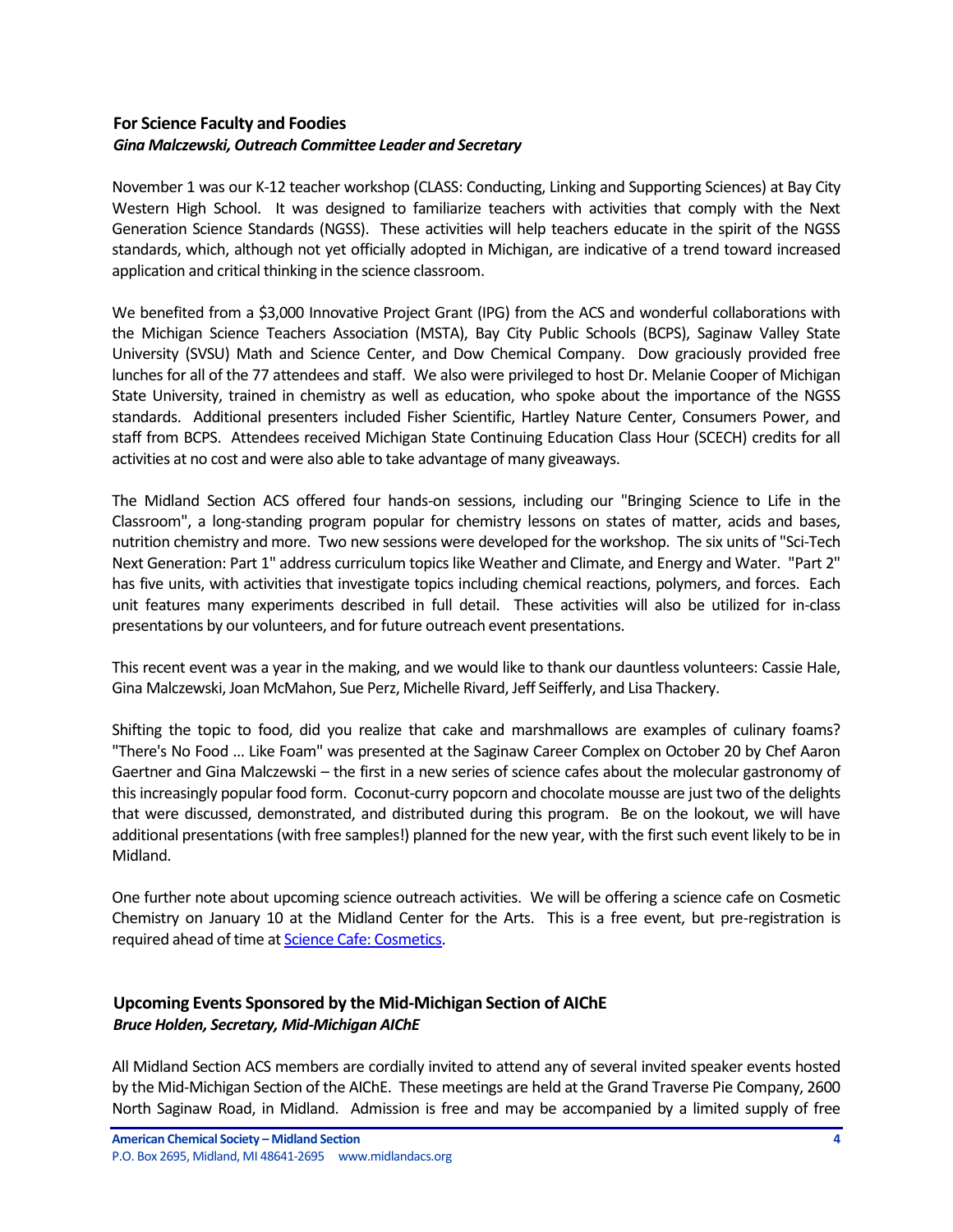sandwiches or pizza with other food available for purchase on site. Meeting times and locations are subject to change, so be sure to check out the MMAIChE website at [http://www.mmaiche.org](http://www.mmaiche.org/) for any updates to the schedule.

Some of the following events may be of interest to Midland Section ACS members. More information on each of these events, including presentation abstracts and short bio sketches of the presenters, is available on the MMAICHE website. Just click on "Program Flyer" near the top of the MMAIChE Events page at [http://www.mmaiche.org/events.html.](http://www.mmaiche.org/events.html) You may also contact Bruce Holden at [bsholden@dow.com](mailto:bsholden@dow.com) or 989- 636-5225 for more information.

- **Bill Donberg**, President/CEO, Aetos Group Inc. *Unmanned Aircraft Systems – They Are Coming!* Thursday, December 11, 2014, 6:00 p.m. dinner (optional), 7:00 p.m. presentation
- **Dan Hickman**, Fellow, Dow Chemical (recipient of 2014 Chemical Engineer of the Year award) *Scale-Up of Two Industrial Trickle Bed Hydrogenations Using Laboratory Reactor Data* Wednesday, January 21, 2015, 6:00 p.m. dinner (optional), 7:00 p.m. presentation
- **Margie Pierce**, Owner, Sourcing Engineers, Inc. *Entrepreneurship in Engineering* Wednesday, February 18, 2015, 6:00 p.m. dinner (optional), 7:00 p.m. presentation
- **Aaron Johnson**, Global Application Development Leader, Dow Water & Process Solutions *Potential and Controversies of Fracking* Wednesday, March 11, 2015, 6:00 p.m. dinner (optional), 7:00 p.m. presentation
- **Joe VanderKelen**, President, SMI Snow Makers *SMI Snow Makers and the Sochi 2014 Olympics* Tuesday, April 7, 2015, 6:00 p.m. dinner (optional), 7:00 p.m. presentation

## <span id="page-4-0"></span>**Science Café: Chemistry of Cosmetics – January 10** *MCFTA Program Office*

Join us to explore cosmetic science, especially as it relates to silicones in personal care. Learn about hair and skin, the tests that are used to evaluate cosmetic products, and the nature of typical products. Guests will make their very own lotion!

Saturday, January 10, 2015, 11:00 AM – 12:30 PM. Held at the Midland Center for the Arts. Ticket Prices: FREE! But, pre-registration is required ahead of time to guarantee a seat! To pre-register, go to Science Cafe: [Cosmetics.](https://tickets.mcfta.org/checkout/step-1.aspx?id=19447)

Recommended for ages 10 and up. Ages 12 and under must be accompanied by an adult. Limited availability, so please register early! This program is presented in partnership with the Midland Section of the American Chemical Society.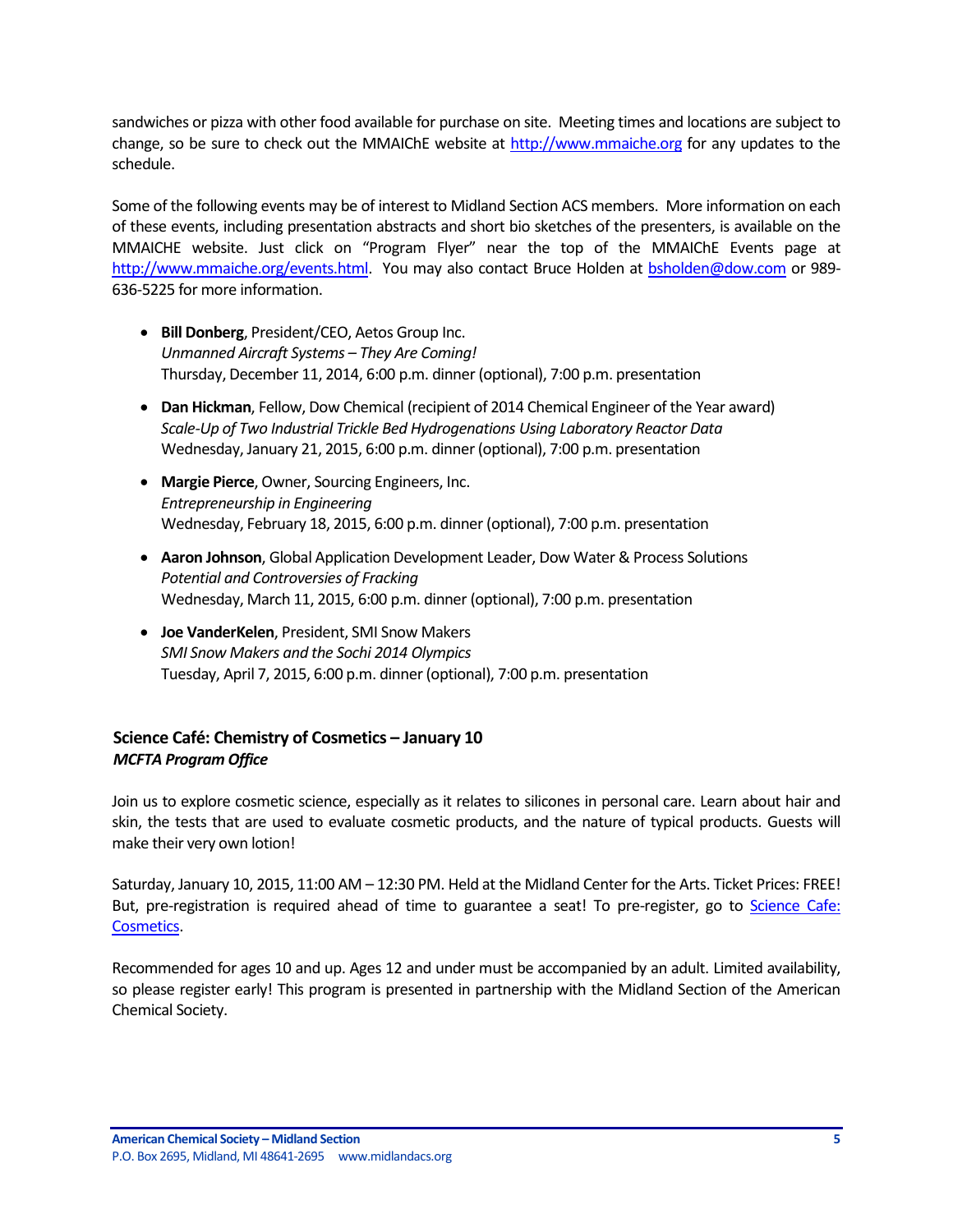#### <span id="page-5-0"></span>**Pat Smith Honored with ACS E. Ann Nalley Regional Award for Volunteer Service** *Rusty Govitz, Communications Director, Michigan Molecular Institute*

Dr. Patrick Smith, Research Scientist at Michigan Molecular Institute, was honored recently by the American Chemical Society with the E. Ann Nalley Regional Award for Volunteer Service. The award recognizes the volunteer efforts of individuals who have served the ACS, contributing significantly to the goals and objectives

of the Society through their regional activities. Smith, whose work at MMI focuses on biobased chemistry, was given the award at the recent ACS Central Regional Meeting in Pittsburgh.

"It's a great honor to be counted among the previous recipients of this award, many of whom are giants in the Society," Smith said. "I think a common thread you'll find throughout that group of people is a great love of chemistry and a real fondness for the professional and personal relationships developed through the Society."

The award was instituted in 2006 by ACS Past President E. Ann Nalley as part of her presidential initiative to recognize ACS volunteerism. A nominee must be a member of the American Chemical Society residing in a local section within the Central Region, and will have made significant contributions to their region of the American Chemical Society. The



volunteerism to be recognized may include a variety of activities, including but not limited to the initiation or sponsorship of a singular endeavor or exemplary leadership in the region.

Smith received a Ph.D. in Physical Chemistry from Michigan State University and then joined The Dow Chemical Company, where he spent 32 years, retiring in 2007 as a Fellow. He served with Cargill Dow Polymers, which commercialized poly(lactic acid), from 1998 to 2000. After retiring from Dow, he joined Archer Daniels Midland in 2007 as the team leader for their Metabolix joint venture to commercialize poly(hydroxyalkanoates) and worked on other biobased projects at ADM. He joined the Michigan Molecular Institute in November of 2010.

Smith is a Fellow of the American Chemical Society and has received the Midland Chapter Sigma Xi Award for Outstanding Research Publication in 1987 and the Midland Chapter ACS Award for Outstanding Achievement and Promotion of the Chemical Sciences in 1998. He is also the recipient of Dow Analytical Sciences' V.A. Stenger Award in 1984 (Analytical Sciences' highest award) and the Dow Michigan R&D Scientists' Award in 1994 for excellence in scientific contribution (Dow Chemical Scientists' highest award).

#### <span id="page-5-1"></span>**5,000-Plus Served by Midland Section 2014 NCW Activities** *Amy Tesolin-Gee, Publicity Chair and Midland Chemist Editor*

The Midland Section of the ACS celebrated National Chemistry Week (NCW) by offering our annual Fall Scientific Meeting and Sci-Fest outreach event in conjunction with the Dow Great Lakes Bay Regional Science & Engineering Festival. The festivities were held September 26–27 on the Delta College campus in University Center, Michigan. Along with the ACS Midland Section, sponsors included The Dow Chemical Company, Mid-Michigan Technician Group, Michigan Technological University's Mind Trekkers, Delta College, Dow Corning Foundation, GM, Nexteer and several other community foundations and businesses.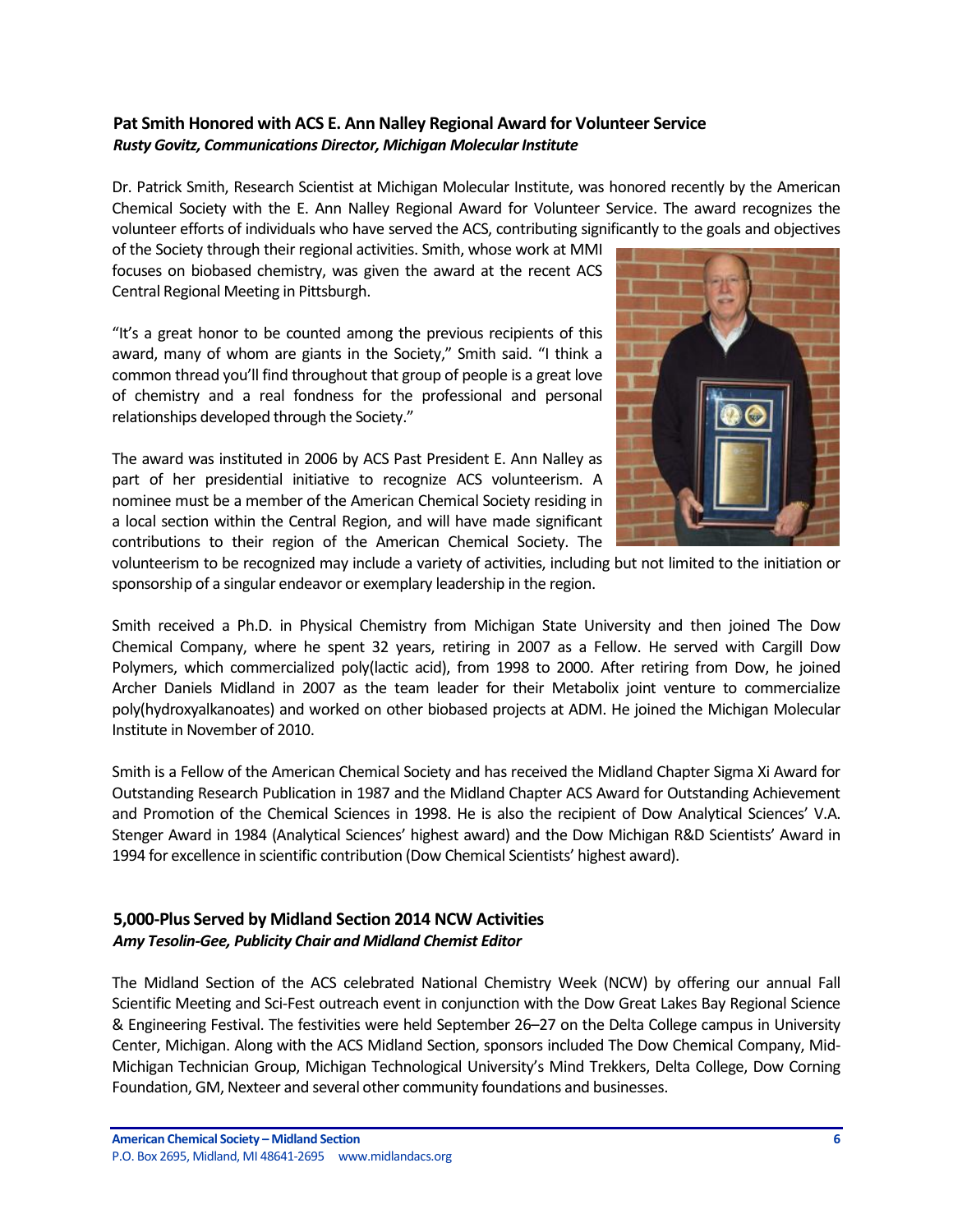This year's Fall Scientific Meeting theme was *"The Sweet Side of Chemistry"* featuring keynote speaker, Dr. Richard W. Hartel of the University of Wisconsin – Madison, discussing candy chemistry complete with samples to help attendees appreciate the differences in chemistry and processing of the various candies discussed. The meeting included a poster session showcasing the work of seasoned researchers, as well as many high school and college student presenters. Additional speakers from industry and academia covered the chemistry of ice cream, cocoa beans and chocolate.

The Dow Great Lakes Bay Regional Science & Engineering Festival and Sci-Fest drew 3,554 students on Friday, September 26, and approximately 1,500 more people on Saturday, September 27.

At the ACS station on Friday, students learned about marshmallows and gum. Activities related to gum included some history review, gum-chewing to monitor its weight loss and discussing the reason why, and a bubble-blowing contest. Marshmallows were presented as a carbohydrate foam (its "toasting" to carbon was demonstrated) that often contains gelatin and cornstarch (iodine starch testing was done). We then subjected marshmallows to microwave heating and to vacuum, noting the expansion and removal of gases under the different conditions. The students all enjoyed the presentations and were surprised by what they saw!

On Saturday, the attendees' lesson in the sweeter side of food polymers involved making their own chewing gum using Glee Gum™ base, powdered sugar, and corn syrup with various flavorings. Attendees learned the history and polymer differences between chewing gum and bubble gum. Demonstrations of the effects of vacuum and microwaving on marshmallows were again offered (demonstrating Charles' and Boyle's Laws). Crowds were steady, with kids and chaperones well engaged—a great turnout and a successful learning opportunity!

In addition to the hands-on science demos, the Midland Section ACS also sponsored presentations by Dr. Slime, a perennial favorite of kids and adults alike.

The Midland ACS team continued the theme of foams by hosting a second NCW event, *The Gas in Gastronomy: All About Culinary Foams!* Dr. Gina Malczewski and Chef Aaron Gaertner presented a sweet and tasty side of foam chemistry with this science café, offered to the general public, and held at the Saginaw Career Complex on October 20. The science of delicious foams such as coconut-curry caramel popcorn balls, cherry "mocktails," and chocolate mousse with homemade toasted marshmallows was demonstrated with samples provided for all.

Pictures of these events can be found here:

<https://www.flickr.com/photos/michigantechyp/14908381784/in/set-72157648325700349> <https://www.flickr.com/photos/michigantechyp/15342763140/in/set-72157648325700349> <https://www.flickr.com/photos/michigantechyp/14908384824/in/set-72157648325700349>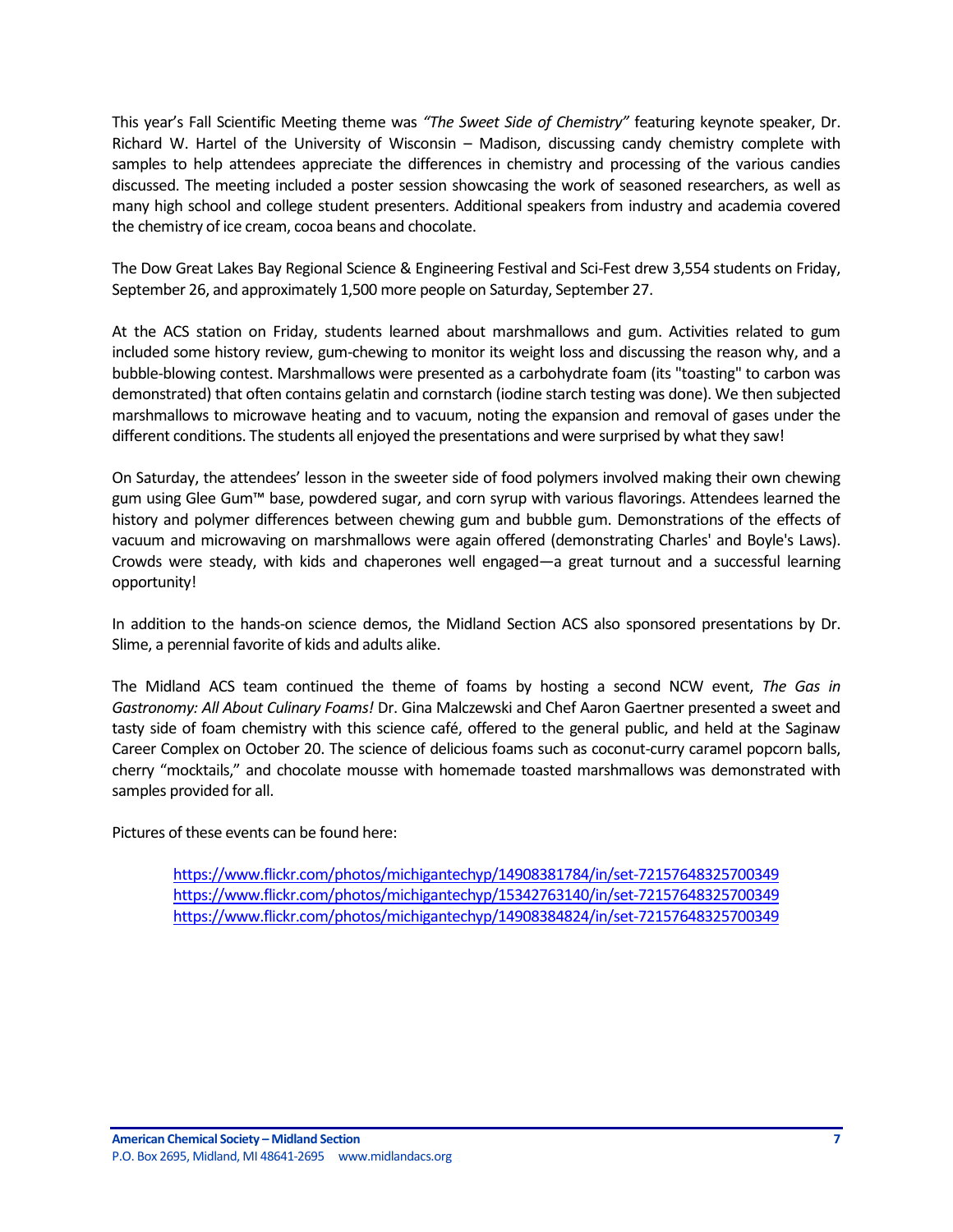#### <span id="page-7-0"></span>**Midland Section Receives 2014 ChemLuminary Award as Most Outstanding Section** *Matt Grandbois, Chair-Elect*

The Midland Section of the American Chemical Society was honored for its Outstanding Performance by a Local Section (Medium Size) during the 248th National ACS Meeting in San Francisco, CA. This is the second year in a row that the Midland Section has received this ChemLuminary Award and marks the 16th time our Section has received this honor.

The ChemLuminary Award for Outstanding Performance by a Local Section is sponsored by the Local Section Activities Committee (LSAC) and awarded to sections that provide the highest level of programming to their local members and surrounding communities. Specific events such as the "Loco for Cocoa: The Chemistry of Chocolate" outreach series, hosting the 44th Central Regional Meeting, and a



**Chair-Elect Matt Grandbois (center) receives 2014 ChemLuminary Award on behalf of Midland Section from 2013 LSAC Chair, Martin Rudd (left) and 2013 ACS President, Marinda Wu (right).**

successful partnership with our Sci-Fest event were mentioned during the awards ceremony held at The Palace Hotel on Tuesday, August 12, 2014. Several members of the local leadership were present during the awards ceremony and 2014 Chair-Elect Matt Grandbois accepted the award on behalf of the Section.

The Midland Section was also a finalist for several other ChemLuminary Awards. The Mid-Michigan Technician Group held an event entitled "Science for the Season" for Gladwin Shelterhouse that was a finalist in the category for Best Event or Activity Organized by, or Benefiting, the Applied Chemical Technology Professional Community. The annual Sci-Fest event, which was held in conjunction with the Great Lakes Bay Science and Engineering Festival that brought STEM activities to over 5,000 participants, was a finalist in the category for Outstanding On-Going National Chemistry Week Event. The 44th Central Regional Meeting held on the campus of Central Michigan University in Mt. Pleasant, MI was a finalist in the category for Outstanding Regional Meeting.

This year's ChemLuminary Award is a direct result of having outstanding volunteers that provide engaging programming for their fellow members and passionately crusade to educate the local region about the power of chemistry, so thank you all for your time, talents, and energy! A special thank you is extended to 2013 Chair Wayde Konze for his leadership during this award-winning year. The 2014 year is almost to a close, yet there is always time to get involved, so please reach out to our local leadership to learn more about how you can be a part of the strong tradition of outstanding performance that is our Midland Section.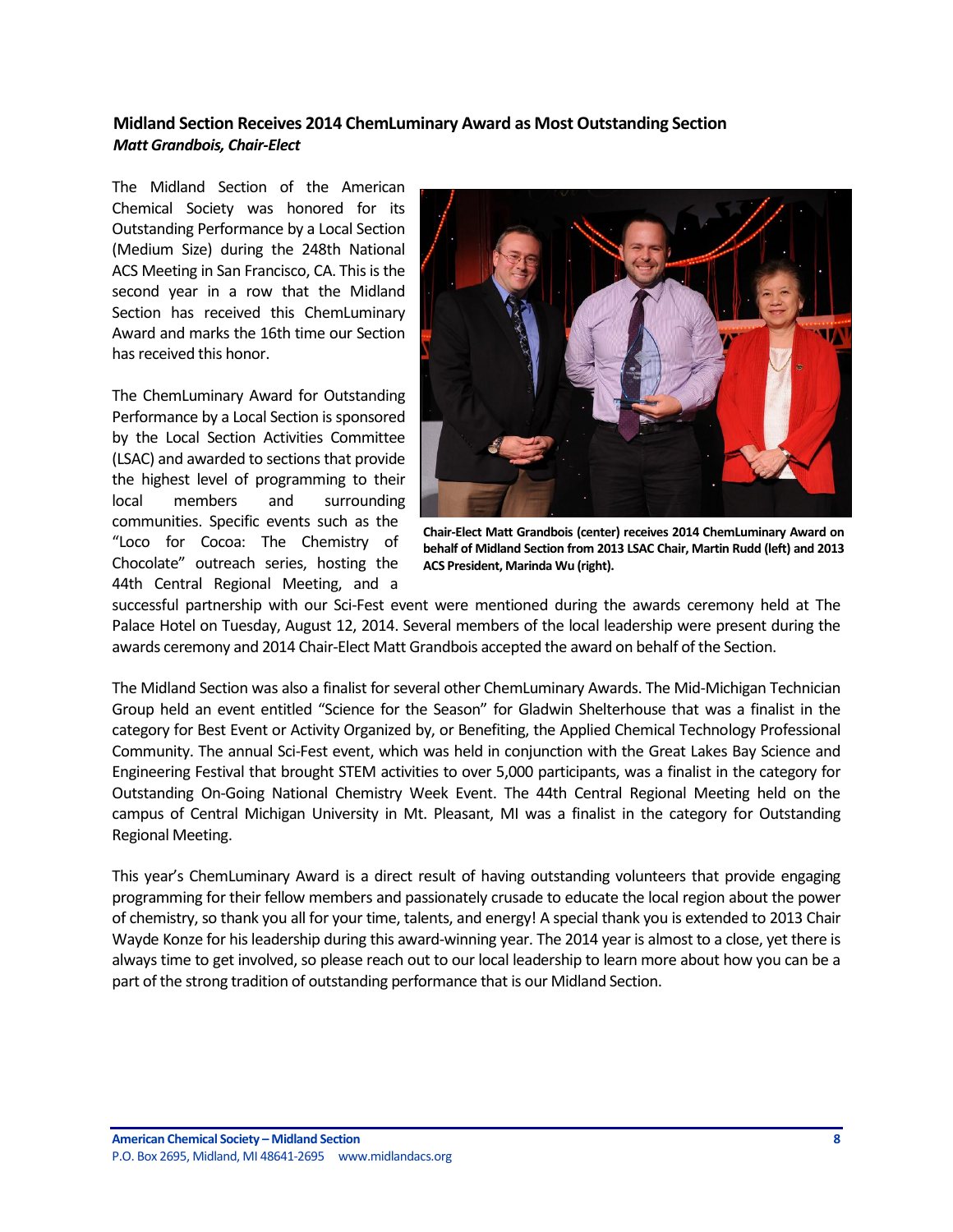### <span id="page-8-0"></span>**Seeking Help with an Eye for Detail—MC Editor(s) Needed** *Amy Tesolin-Gee, Midland Chemist Editor*

The Midland Section ACS is in need of a new editor, or co-editors, for *The Midland Chemist* (MC). Since the spring of 2009, I have had the pleasure of serving as an MC editor in various forms and have elected to resign from my role, effective January 2015, to free myself for other pursuits. I will continue to serve the Midland Section as a STEM outreach volunteer, publicity committee chair, and more.

Editing the MC has been a great opportunity to expand my network within our local scientific community. In addition to enhancing communication, leadership and organizational skills, students and others looking for professional volunteer opportunities might especially appreciate the flexible nature of this role. It is also excellent experience to include on a CV or résumé, graduate or professional school application, and can be a useful tool for professional development.

Currently, I have been sharing the editor role with Steve Keinath of Michigan Molecular Institute. Steve has also served as an MC editor at various points through the years and would appreciate some relief as well. I have been editing the even-month issues while Steve has been handling the odd months. The format is MS Word-based and very easy to work with in terms of formatting.

The MC editor role involves e-mailing out a call for articles—and establishing the deadline—to the Board and committee chairs each month. News items are then assembled and edited as needed. For convenience, the previous month's issue can be used as a template—which is especially helpful as some articles are re-run in subsequent issues. Once finished, it is saved in PDF format and forwarded to the webmaster who posts it to the website and e-mails a link to the Midland Section ACS members and other subscribers.

It should be noted that one does not need to be an ACS member to serve as an MC editor, although that would be helpful, and there is no minimum or maximum term of commitment required. When I started, I was not an ACS member but eventually opted to join as I became increasingly involved with outreach, publicity, and many of the other benefits of ACS, and the Midland Section in particular.

Do you know of someone (including you!) who might be interested in helping to continue this fine tradition, established 50 years ago in April 1964? If so, please let us know—and thanks in advance for passing this article along to others who may be glad to consider this opportunity. Steve and I are committed to helping the next editor(s) transition into their role, working behind-the-scenes as needed.

For more information, and to access the archive of several years of past issues, please see the following link to *The Midland Chemist* section of our website: [http://midlandacs.org/index.php?page=newsletter.](http://midlandacs.org/index.php?page=newsletter) For questions, suggestions, or to volunteer, please contact Amy Tesolin-Gee at [amtesolin-gee@dow.com](mailto:amtesolin-gee@dow.com) (phone 989-636-1903) or Steve Keinath a[t keinath@mmi.org](mailto:keinath@mmi.org) (phone 989-832-5555 x588).

#### <span id="page-8-1"></span>**Upcoming Dates, Events, and Other Updates**

 December 1 (11:59 PM) – Deadline for voting for 2015 Midland Section ACS Officers and Board members. The electronic (only) ballot is found at [https://www.surveymonkey.com/s/2015ACSBallot.](https://www.surveymonkey.com/s/2015ACSBallot) If you encounter any difficulty in voting, please contact Chelsea Quinn, 2014 Chair of the Nominations and Elections Committee, a[t chelsea.quinn@dowcorning.com.](mailto:chelsea.quinn@dowcorning.com)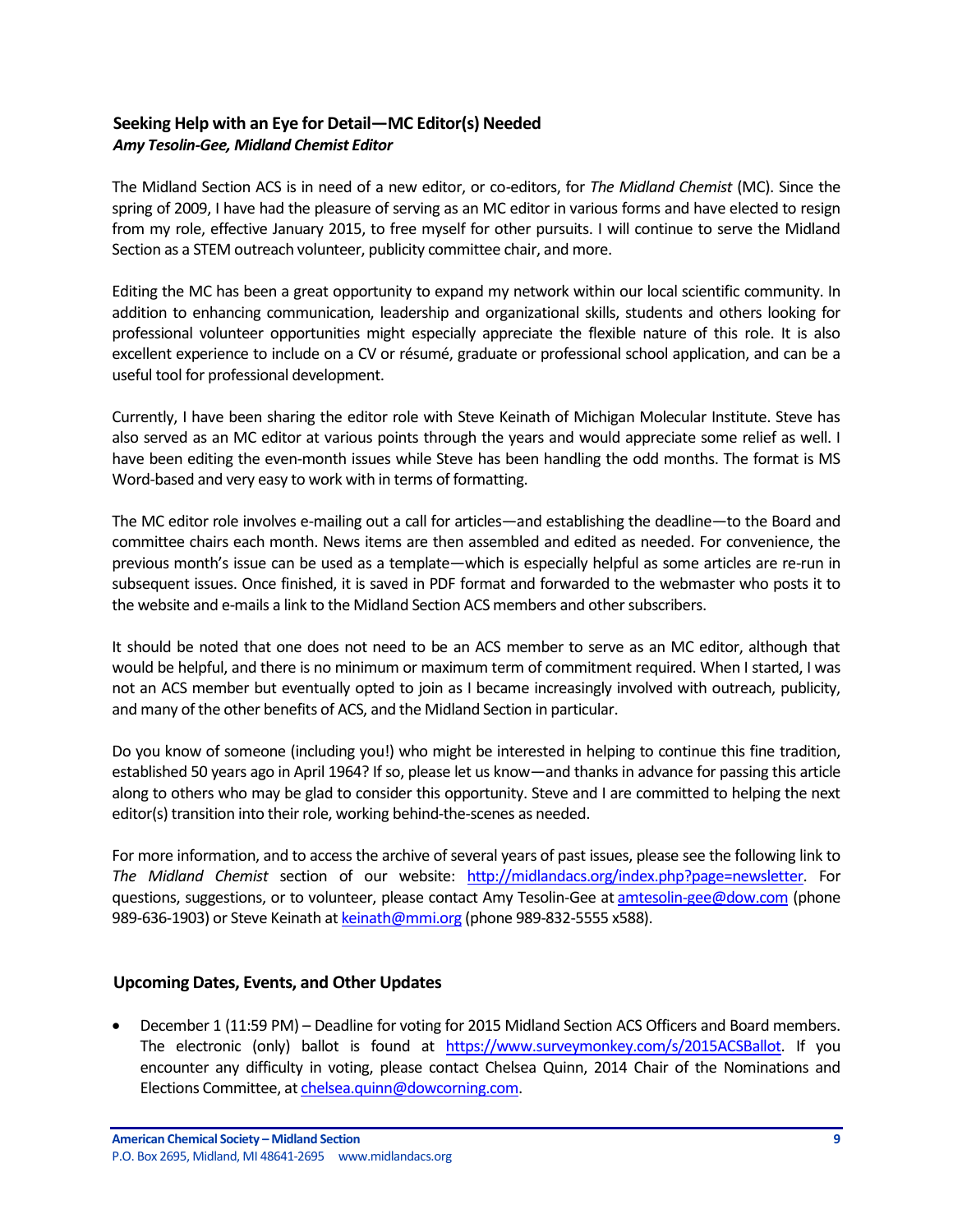- December 4 (6:00 8:00 PM) Midland Section ACS 4th Quarter Committee updates and year-end celebration, Central Michigan University, Dow Science Building, Room 107. Contact Michelle Cummings [\(michelle.cummings@dowcorning.com\)](mailto:michelle.cummings@dowcorning.com) for any questions.
- December 11 (6:00 8:00 PM) MMAIChE sponsored lecture, *Unmanned Aircraft Systems – They Are Coming*, presented by Bill Donberg, President/CEO, Aetos Group, Inc. Location and time: Grand Traverse Pie Company, 2600 North Saginaw Road, Midland, 6:00 PM dinner (optional), 7:00 PM presentation. For more information, se[e http://www.mmaiche.org/events.html](http://www.mmaiche.org/events.html) and click on "Program Flyer" near the top of the page, or contact Bruce Holden a[t bsholden@dow.com.](mailto:bsholden@dow.com)
- January 5 (7:00 9:00 PM) ACS Board meeting, MCFTA Board Room (in person), or via conference call at phone number: 866-299-7945, participant code: 9837036#.
- January 10 (11:00 AM 12:30 PM) *Chemistry of Cosmetics*, Midland Center for the Arts. Free event, however, pre-registration is required ahead of time a[t Science Cafe: Cosmetics.](https://tickets.mcfta.org/checkout/step-1.aspx?id=19447)
- January 21 (6:00 8:00 PM) MMAIChE sponsored lecture, *Scale-Up of Two Industrial Trickle Bed Hydrogenations Using Laboratory Data*, presented by Dan Hickman, Fellow, Dow Chemical (recipient of 2014 Chemical Engineer or the Year award). Location and time: Grand Traverse Pie Company, 2600 North Saginaw Road, Midland, 6:00 PM dinner (optional), 7:00 PM presentation. For more information, see <http://www.mmaiche.org/events.html> and click on "Program Flyer" near the top of the page, or contact Bruce Holden a[t bsholden@dow.com.](mailto:bsholden@dow.com)
- February 2 (7:00 9:00 PM) ACS Board meeting, MCFTA Board Room (in person), or via conference call at phone number: 866-299-7945, participant code: 9837036#.
- February 18 (6:00 8:00 PM) MMAIChE sponsored lecture, *Entrepreneurship in Engineering*, presented by Margie Pierce, Owner, Sourcing Engineers, Inc. Location and time: Grand Traverse Pie Company, 2600 North Saginaw Road, Midland, 6:00 PM dinner (optional), 7:00 PM presentation. For more information, see<http://www.mmaiche.org/events.html> and click on "Program Flyer" near the top of the page, or contact Bruce Holden a[t bsholden@dow.com.](mailto:bsholden@dow.com)
- March 11 (6:00 8:00 PM) MMAIChE sponsored lecture, *Potential and Controversies of Fracking*, presented by Aaron Johnson, Global Applications Development Leader, Dow Water & Process Solutions. Location and time: Grand Traverse Pie Company, 2600 North Saginaw Road, Midland, 6:00 PM dinner (optional), 7:00 PM presentation. For more information, see<http://www.mmaiche.org/events.html> and click on "Program Flyer" near the top of the page, or contact Bruce Holden at [bsholden@dow.com.](mailto:bsholden@dow.com)
- March 22–26 249<sup>th</sup> ACS National Meeting & Exposition, Denver, CO. For more information, see [http://www.acs.org/content/acs/en/meetings/spring-2015.html.](http://www.acs.org/content/acs/en/meetings/spring-2015.html)
- April 7 (6:00 8:00 PM) MMAIChE sponsored lecture, *SMI Snow Makers and the Sochi 2014 Olympics*, presented by Joe VanderKelen, President, SMI Snow Makers. Location and time: Grand Traverse Pie Company, 2600 North Saginaw Road, Midland, 6:00 PM dinner (optional), 7:00 PM presentation. For more information, see<http://www.mmaiche.org/events.html> and click on "Program Flyer" near the top of the page, or contact Bruce Holden a[t bsholden@dow.com.](mailto:bsholden@dow.com)
- May 27–30 ACS Joint Great Lakes/Central Regional Meeting, Grand Rapids, MI. For more information, se[e http://jglcrm2015.com/.](http://jglcrm2015.com/)